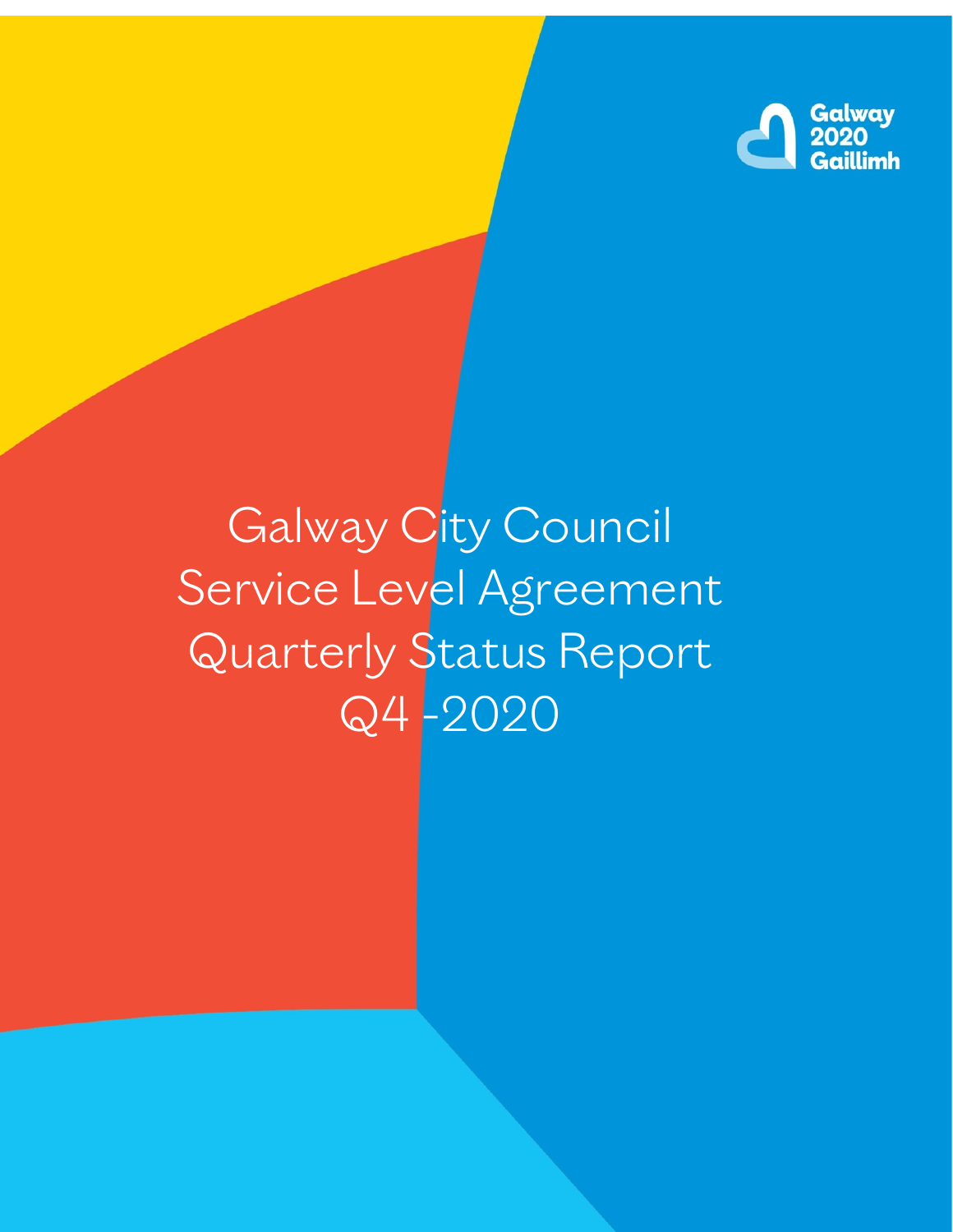

#### **Quarterly Status Report**

#### **Service Level**

#### **Agreement Between**

#### **Galway City Council**

**and**

#### **Galway Cultural Development and Activity Company Limited by Guarantee T/A Galway 2020**

#### **Introduction**

Galway 2020 has undertaken to provide a quarterly progress report (along with relevant documentation) on the day-to-day expenditure of the Company following presentation to and approval by the Board of Galway 2020. The Service Level Agreement was signed on the 8 May 2018. An addendum was added in March 2019. Financial information including year to date accounts to the 31 December 2020 are included here and have been presented and approved by the Board on 29 January 2021.

Part two of this status report focusses on progress made on the projects that are underway, that have received funding from Galway 2020.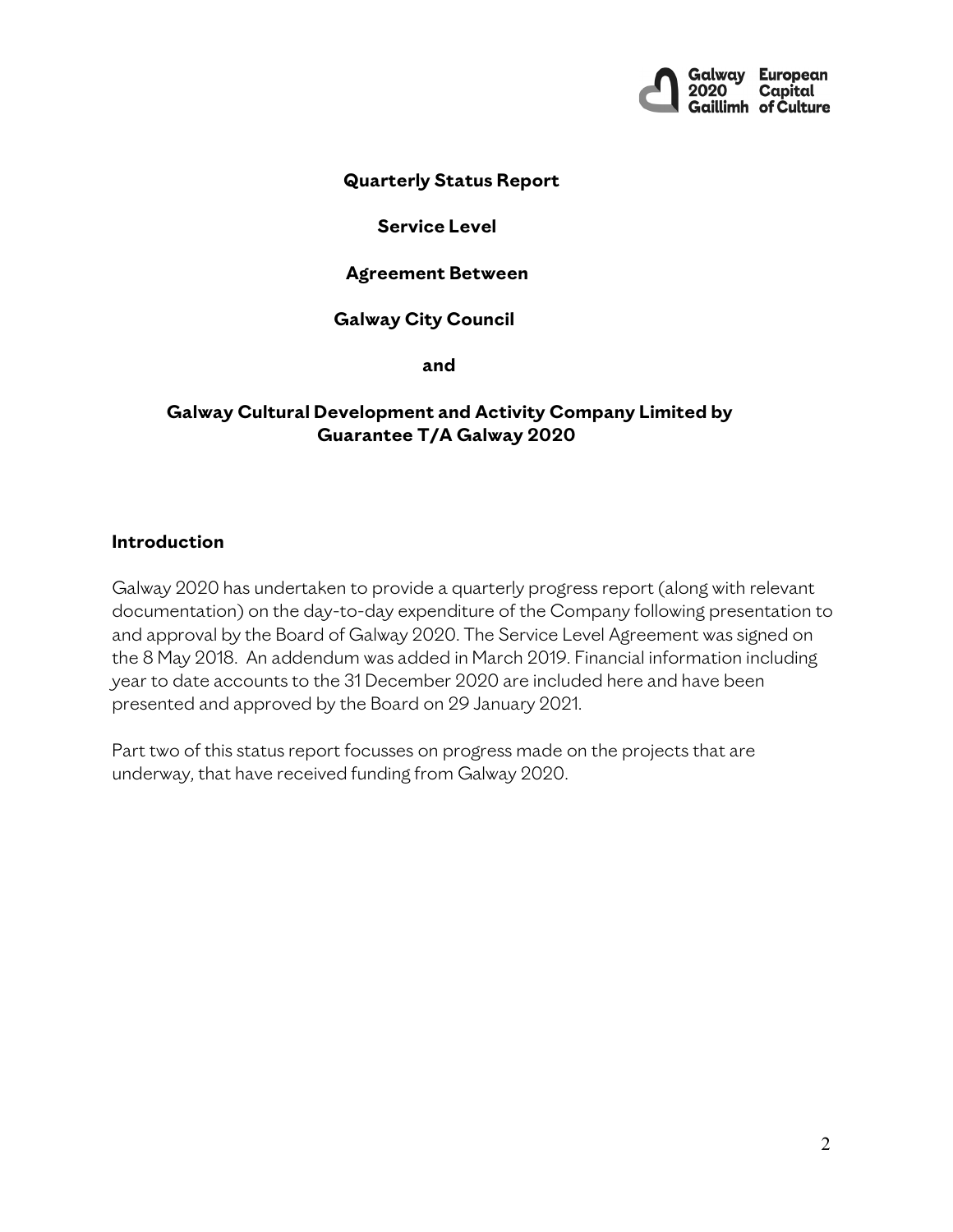

# **1. Financial Statements and Reporting**

## **1.1 Financial Statements**

| <b>Galway Cultural Development and Activity</b><br>YTD |              |  |
|--------------------------------------------------------|--------------|--|
| <b>Income and Expenditure</b>                          | 31/12/2020   |  |
|                                                        | <b>Total</b> |  |
| <b>Income</b>                                          |              |  |
| <b>Local Authority Funding City</b>                    | 302,200      |  |
| <b>Local Authority Funding County</b>                  | 744,600      |  |
| <b>Government Funding</b>                              | 5,158,085    |  |
| Sponsorship and Other                                  | 771,362      |  |
| <b>EU</b> Prize                                        | 1,500,200    |  |
| <b>Box Office</b>                                      | 13,276       |  |
| Deferred Revenue and Capital Grants                    | (1,790,382)  |  |
| <b>Total Income</b>                                    | 6,699,341    |  |
|                                                        |              |  |
| <b>Direct Programme Funding</b>                        | 2,355,838    |  |
|                                                        |              |  |
| <b>Programme Related Salary Costs</b>                  | 538,161      |  |
|                                                        |              |  |
| <b>Programme Related Direct Costs</b>                  |              |  |
| Production                                             | 1,871,092    |  |
| <b>Professional Fees</b>                               | 211,301      |  |
| <b>Travel and Hotels</b>                               | 81,886       |  |
| Tourism, Programme Promotion and                       | 557,676      |  |
| <b>Content Development</b>                             |              |  |
| <b>Office Costs</b>                                    | 80,114       |  |
| <b>Other Costs</b>                                     | 29,309       |  |
|                                                        |              |  |
| <b>Total Direct Programme Costs</b>                    | 5,725,379    |  |
| <b>Total Payroll Overheads</b>                         | 501,003      |  |
| <b>Non Payroll Overheads</b>                           |              |  |
| <b>Professional Fees</b>                               | 134,404      |  |
| <b>Travel and Hotels</b>                               | 38,779       |  |
| <b>Office Costs</b>                                    |              |  |
| Depreciation                                           | 27,794       |  |
| <b>Insurance</b>                                       | 24,037       |  |
| <b>IT Costs</b>                                        | 51,671       |  |
| Office Expenses                                        | 13,210       |  |
| Other                                                  |              |  |
|                                                        |              |  |
| <b>Total Office Costs</b>                              | 211,918      |  |
| <b>Other Costs</b>                                     | 87,858       |  |
|                                                        |              |  |
| <b>Total Overheads</b>                                 | 973,962      |  |
| <b>Total Costs</b>                                     | 6,699,341    |  |
|                                                        |              |  |
| <b>Net Surplus/Deficit</b>                             | (0)          |  |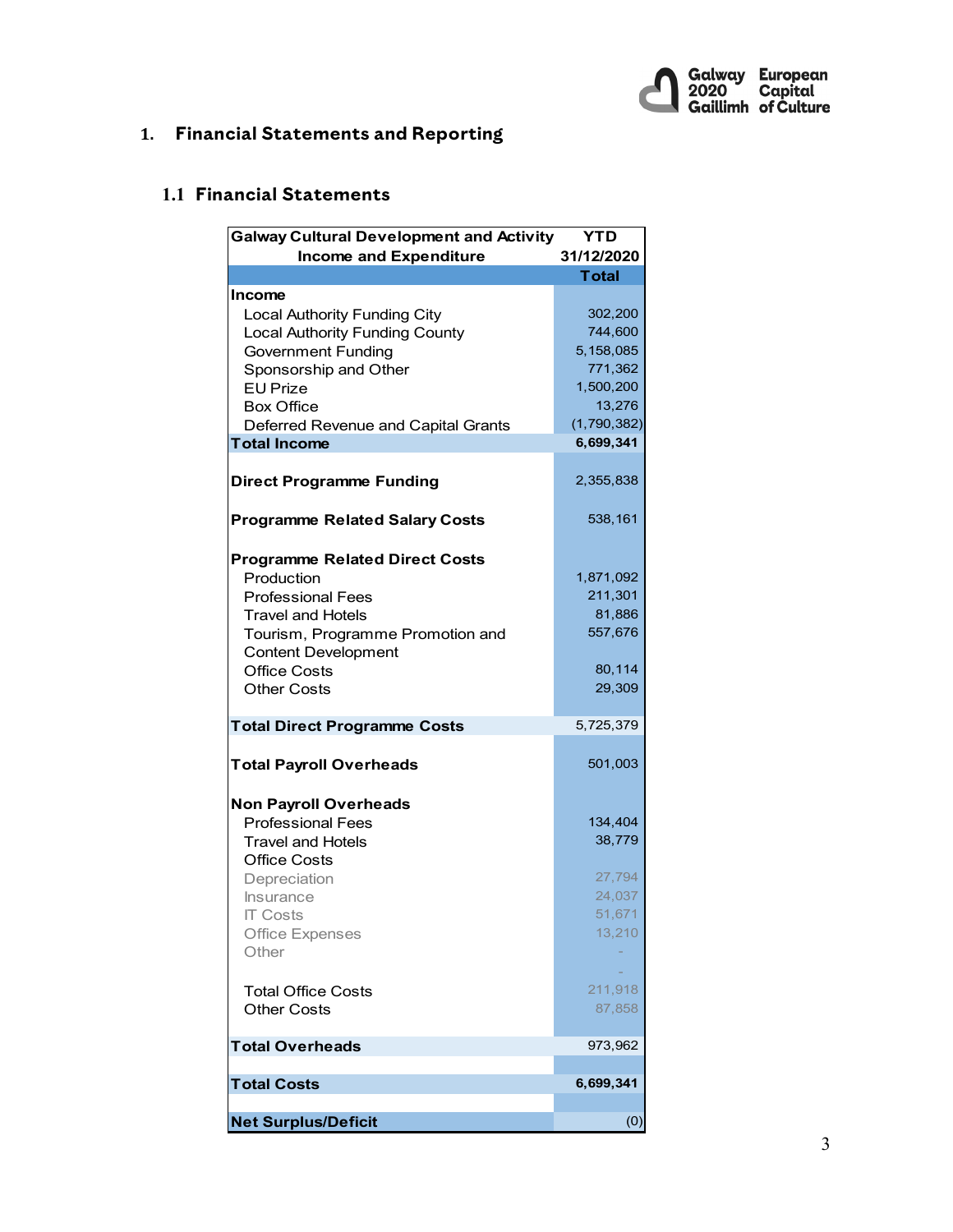

# **1.2 Financial Reporting**

All annual returns, registration of directors and other returns are fully up to date and filed in accordance with the Companies Regulations Office and Companies Act 2014. There is full compliance with the requirements of the Revenue Commissioners in relation to all relevant tax heads and a valid tax clearance certificate is in place for the Company.

An Independent Accountants review was carried out for the period Q4 2020 as agreed under the Performance Delivery Agreement with the Department of Culture, Heritage and the Gaeltacht. The Independent Accountants Report has been submitted in line with reporting arrangements.

# **1.3 Board and Audit Committee Meetings**

The Board met on the following dates in the quarter:

20 Oct 6Nov 17 Nov 18 Dec

The purpose of the Audit Committee is to monitor the integrity of the financial statements of the Company, reviewing significant financial reporting issues and judgements before submission to the Board. They assess the effectiveness of the Company's financial reporting procedures and review the adequacy and effectiveness of the Company's internal controls and risk management systems.

Outside of the formal meetings, the Audit Committee Chairperson maintains a dialogue with key individuals involved in the Company's governance. The Audit Committee met on 30 November 2020.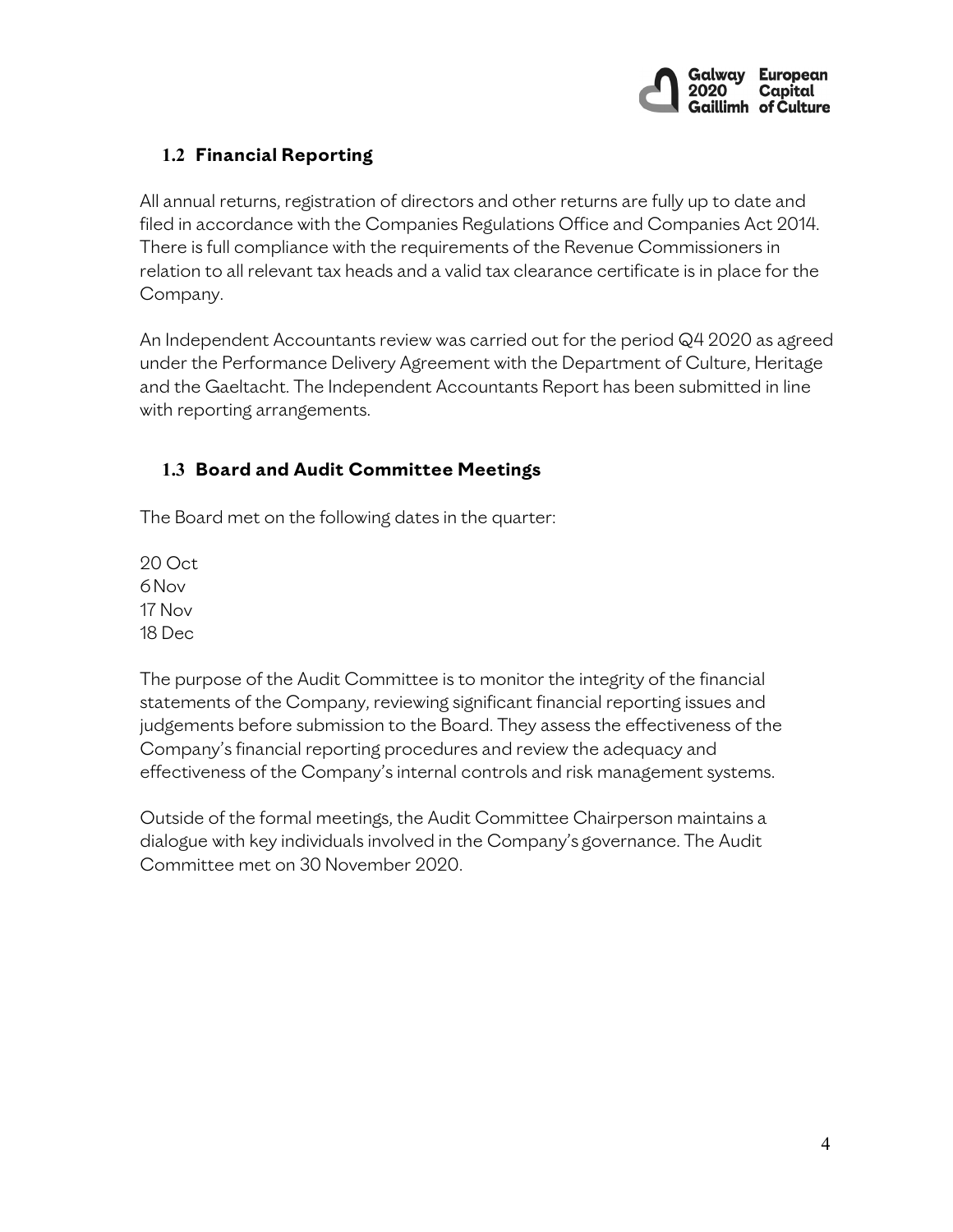

# **1.4 Staffing**

The Galway 2020 team is 11 at 31 December 2020. The team outlined below consists of full and part-time positions, equating to the equivalent of 7 full time employees.

| <b>Department</b>                      | <b>Total</b> |
|----------------------------------------|--------------|
| <b>Finance and Operations</b>          |              |
| <b>Creative and Cultural Programme</b> | 3            |
| Communications                         | 2            |
| CEO                                    |              |
| Volunteering                           |              |
| Total                                  | 11           |

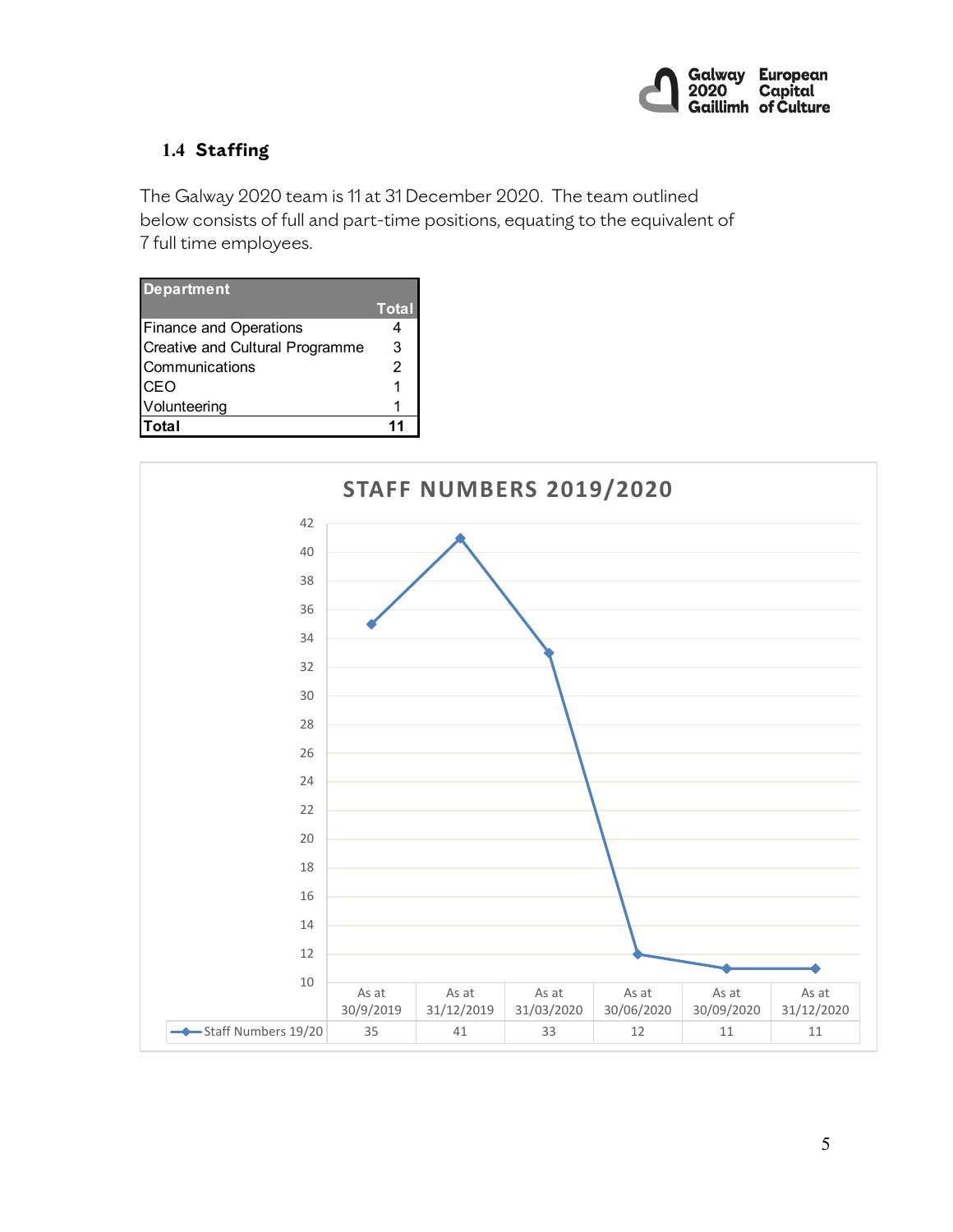

#### **2. Partnership Programme**

The number of corporate partners and sponsors remains at 100 organisations, with cash and in-kind commitments to the value of €2,278,112.

The cash and in-kind sponsorship positions remain unchanged as of December 31st, 2020.

|             | Cash $(\epsilon)$ | In-Kind $(E)$ | Total $(\epsilon)$ |
|-------------|-------------------|---------------|--------------------|
| Committed   | 968,511           | 1,309,601     | 2,278,112          |
| Realised    | 395,743           | 518,474       | 914,217            |
| Outstanding | 572,768           | 791.127       | 1,363,895          |

In light of the ongoing health and economic crisis, and the available resources within the organisation since the restructure in June 2020, additional fundraising is very unlikely.

Throughout the pandemic Galway 2020 has continued to communicate with our corporate partners and sponsors and have continued to receive overwhelming support.

# **3. Galway 2020 Cultural Programme Update**

Following a formal submission on the re-imagined programme on the  $28<sup>th</sup>$  May 2020, on 15th July Minister Catherine Martin approved the Galway 2020 revised cultural programme to include 27 projects for delivery by end March 2021.

# **3.1 Cultural Programme Events Q4 2020**

Galway 2020 continues to work closely with all key stakeholders on the delivery of our programme of events within the safe parameters of the public health guidelines and restriction.

The following projects took place in Q4.

#### **Gilgamesh by Macnas, Galway City and Macnas.com**

Master storytellers Macnas brought a dramatic new interpretation of the world's oldest story to Galway – the legend of Gilgamesh. The extraordinary adventures of Gilgamesh will unfold across city, county and online and sees Macnas elevate its signature style and challenge the boundaries and possibilities of traditional theatre and storytelling, outdoors and indoors and at Macnas.com.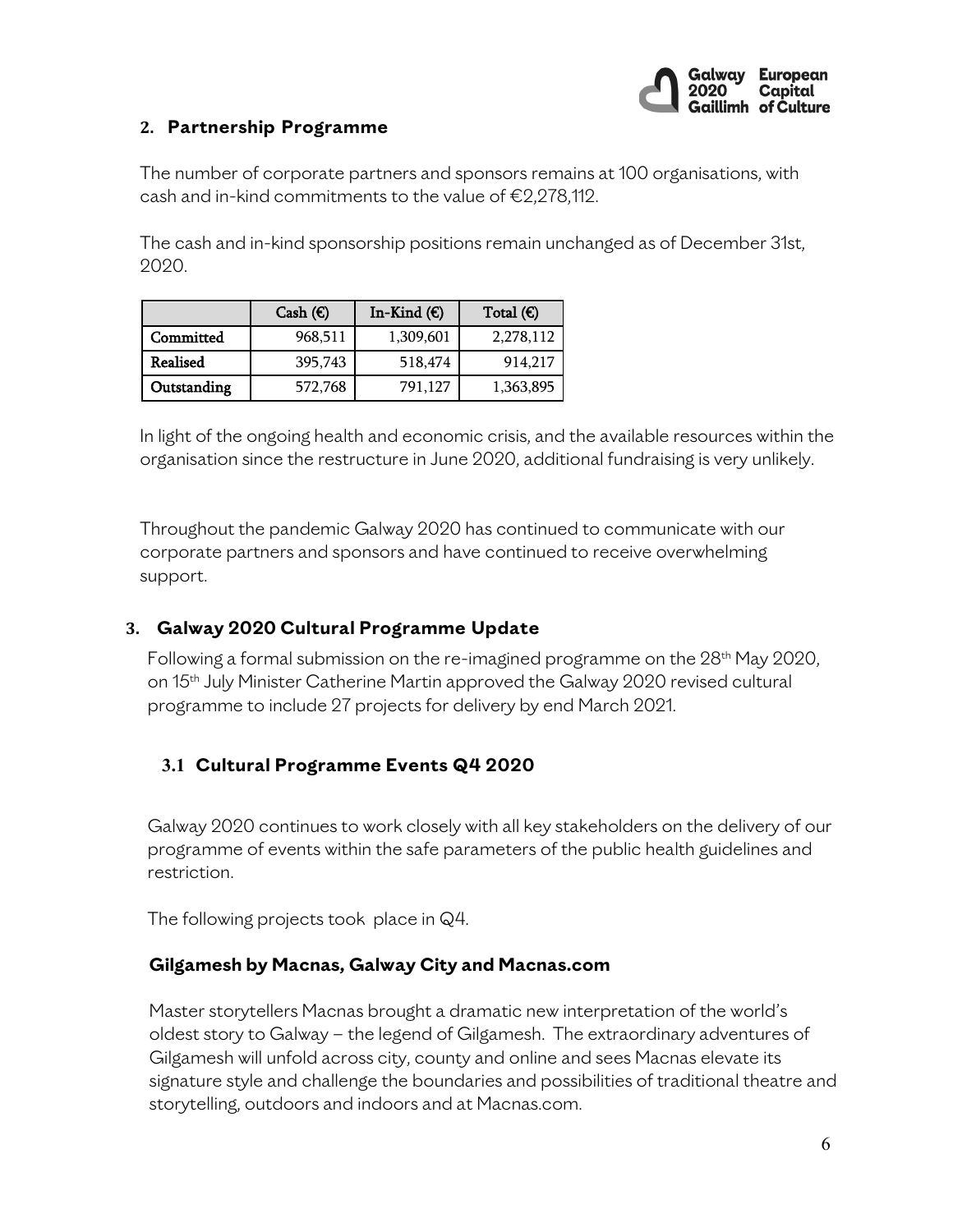

## **To the Island written by Patricia Forde.**

The launch of To the Island, an enchanting story written by Galway's Trish Forde, beautifully illustrated by Nicola Bernardelli and published by Little Island. A story about a little girl who visits the strange and mythical island of Hy Brasil, off the west coast of Ireland, but then follows her heart home to Galway.

We continued to distribute the book to primary schools across the county and city with readings in the school yards from the mobile Library Service.

## **Aerial/Sparks created by Louise Manifold, Online in October, and November**

The rugged beauty of Inis Óirr, the smallest of the Aran Islands was the setting for Aerial/Sparks which invited the audience to connect in person and online with one of the last unknown spaces on earth, the ocean wilderness. Seven artists, writers, and composer from across Europe have produced a series of compelling standalone artworks for exhibition and radio broadcast, inspired by their experiences of joining research expeditions on board the Marine Institute Ireland's RV Celtic Explorer.

## **Ceiliúradh Eilís Dillon: Language, Legacy & Landscape**

2020 marks the centenary year of one of the West of Ireland's most versatile writers, Eilís Dillon.

Galway 2020, in association with Cúirt International Festival of Literature and Galway Libraries on October 1 hosted a special event celebrating Eilís Dillon. Launching a month-long series of events exploring Dillon's life and work as part of Galway's Great Read.

The online event celebrated poet, Eiléan Ní Chuilleanáin, and author and translator, Cormac Ó Cuilleanáin – Eilís Dillon's children – read from some of Dillon's most famous books. Léan Ní Chuilleanáin, Eilís' granddaughter, was joined in a musical tribute by musicians Roisin Mannion and Emily Greaney.

A panel discussion between Eiléan, Cormac and Tom Kennedy were also facilitated by Des Kenny of Kenny's Bookshop.

#### **Festival in a Van**

Galway 2020 marked International Day of Older People on 1st October by teaming up with Festival In A Van for its first outing. Festival In A Van is a response to the current COVID-19 environment and provides safe, pop-up artistic performances brought directly to local communities.

Galway 2020 devised a special programme for International Day of Older People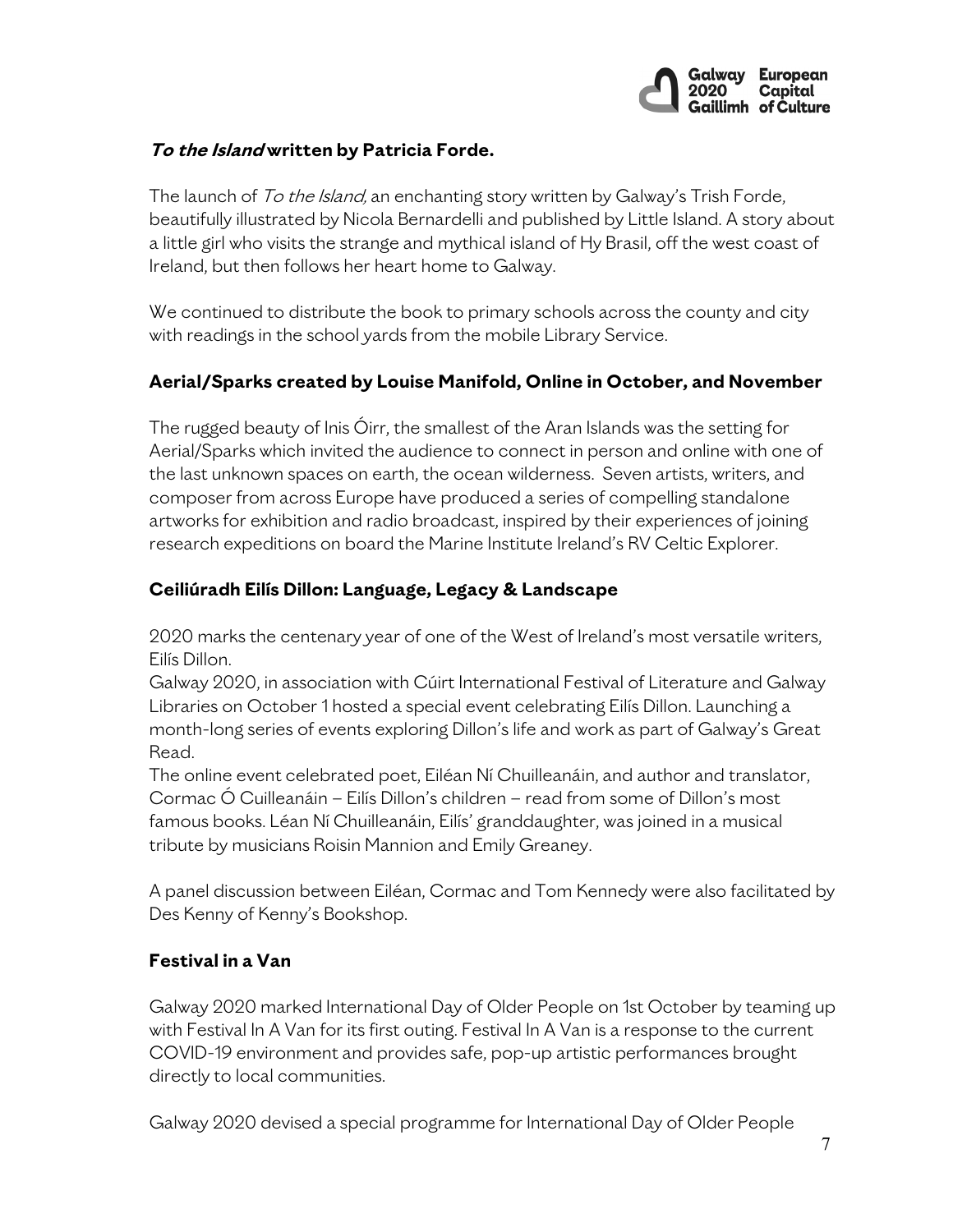

which brought vibrant musical performances directly to older people's residential settings across the city and county. Local musicians performed in 3 different festival vans in 8 locations across the day including Clifden, Carraroe, Galway City (x 3), Tuam, Loughrea and Ballinasloe.

Festival in a Van has been supported by the Creative Ireland Programme.

## **Monument, Galway City Museum-Online October to December**

Monument is a multidisciplinary exhibition representing archaeology, architecture, craft and design, cultural landscapes, tangible and intangible heritage, construction, sustainability, and the social history associated with the monuments on the islands. The exhibition features never-before-seen material from the 1990s archaeological excavations at Dún Aonghasa as well as specially commissioned craft pieces by some of Ireland's most respected makers. The Exhibition opened in August and will run until March 2021.

## **DruidGregory October, various locations throughout the county**

Druid returned to live theatre in the magic fields, woods, and gardens of Coole Park in a tribute to, and an animation of, the life and works of Galway's Lady Augustregory. DruidGregory which included six of Lady Gregory's one-act plays, performed by a company of 12 actors and musicians, and directed by Garry Hynes. This was followed by a barnstorming 14 venue, four-week tour of Gregory's beloved County Galway, from Portumna to Glenamaddy, Ballinasloe to Clifden, and many more communities in between. As part of the Education and Community strand, DruidGregory also included one-off, outdoor performances of Galway writer Tom Murphy's first play, On the Outside (written with Noel O'Donoghue).

# **TULCA-Unselfing Programme, TULCA Festival of Visual Arts**

**THREADS** by Galway based artist Austin Ivers is a new body of work presented at The Dock Leitrim curated by Sarah Searson. The exhibition consisting of 'The World at War', is a new multi-screen video work, photography and installed objects, with a programme of screenings, readings and a publication to document these events. Ivers is an artist working in a variety of media, including, video, photography and installation. The exhibition took place online and in person from 14 November 2020 – 9 January 2021. The exhibition opened to the public on Dec 1.

On December 1st, the exhibition **Nothing to Look Forward to But the Past** curated by Gregory McCartney launched online. The online exhibition and print publication consider the journey of humanity as a species and explores an imagined evolutionary path that mixes the animal and human to produce something potentially unknown and new. Available online from Dec 1 –March 31.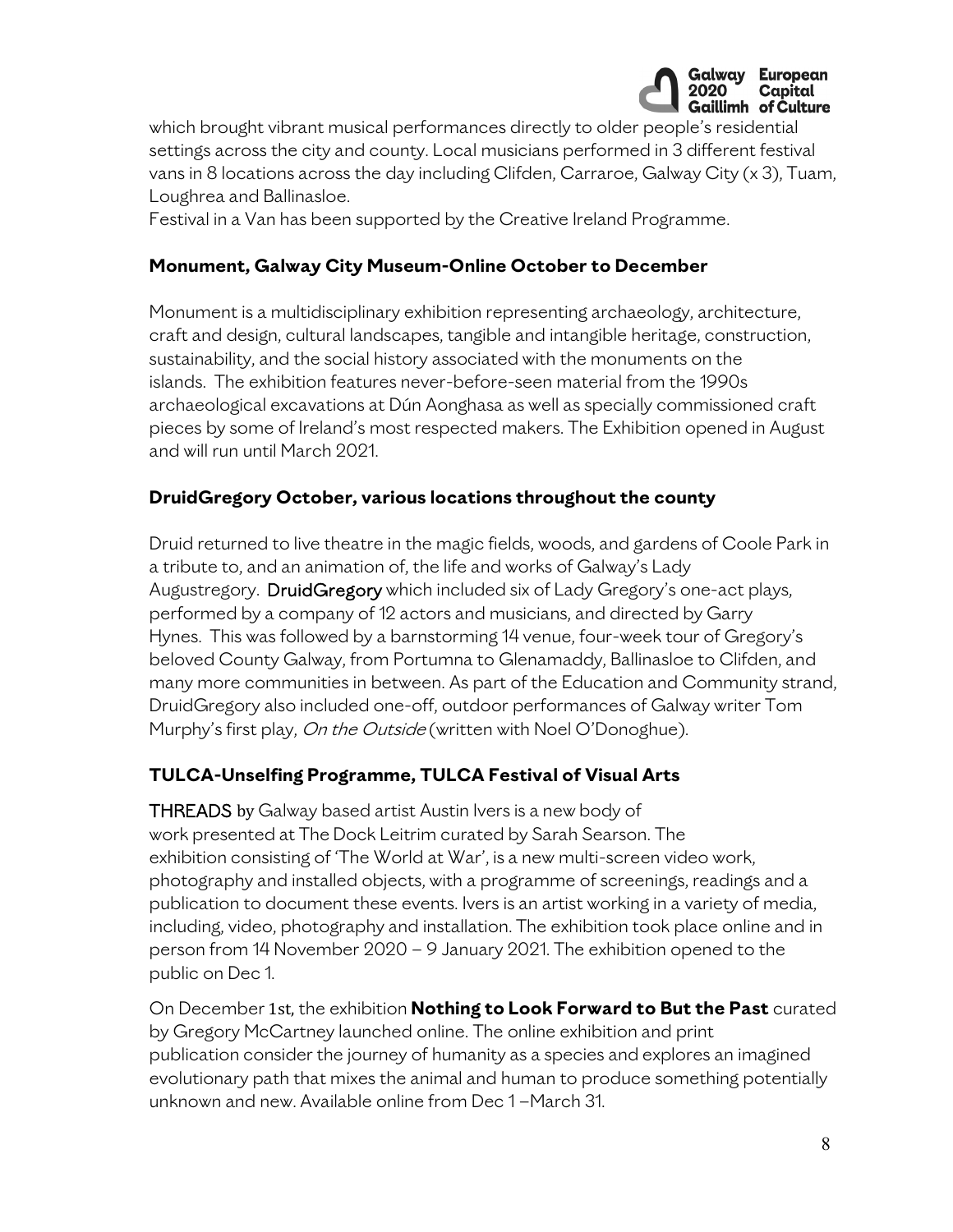# **Hope It Rains | Soineann nó Doineann Drowned Galway October – March**

City walls became backdrops for photo montages by artists Joe Lee. Set against familiar Galway views, they feature designs by Irish and Palestinian artists, Sohail Salem, Emily Ní Bhroin, Deirdre Kennedy, Jeni Roddy and Arran Murphy. The art works are located at:

- Atlantiquaria Salthill x2
- Church Lane
- Quay St
- Fisheries Field
- Galway 2020 Volunteer Hub x2

Artistic director Ríonach Ní Néill in October and December 2020 hosted several socially distanced guided tours of the Drowned Galway photomontages. The tours address the impact of sea-level rising in Galway and gives an insight into the artists' processes.

# **Weather Modulator Dec 12 – March 31**

Weather Modulator is a renewable energy-powered kinetic public art sculpture by Belfast artist Paddy Bloomer. Sited on the Goal River opposite Galway Cathedral, the sculpture is a weather modification station built on two crannógs perched above the waterline.

Education Tour - 12 Dec, guided tour with local schools.

# **Turas Chonamara, Faoi Rún 8 September, Online & In-person**

Faoi Rún is a series of site-specific artworks set on the Ros Muc peninsula tracing the interplay between landscape, climate and culture. Inis Mór artist Seán Ó Flaithearta's *Drowned Sky* portraits pay homage to Ros Muc personages. Composed of bog and weather, it echoes the patterns of seasonal turloughs, referencing the ingenuity of traditional ways of working within and with the natural landscape.

# **Turas Ghaeltacht Chonamara Online**

Turas Chonamara is a digital and audio map documenting the rich Irish language music, oral and literary culture of the Conamara Gaeltacht, and its unique sense of place.

Created through a large-scale community mapping project, with contributors from Carna to Cois Fharraige. You are invited to download

Galway European

Capital 2020 Capıtaı<br>Gaillimh of Culture

2020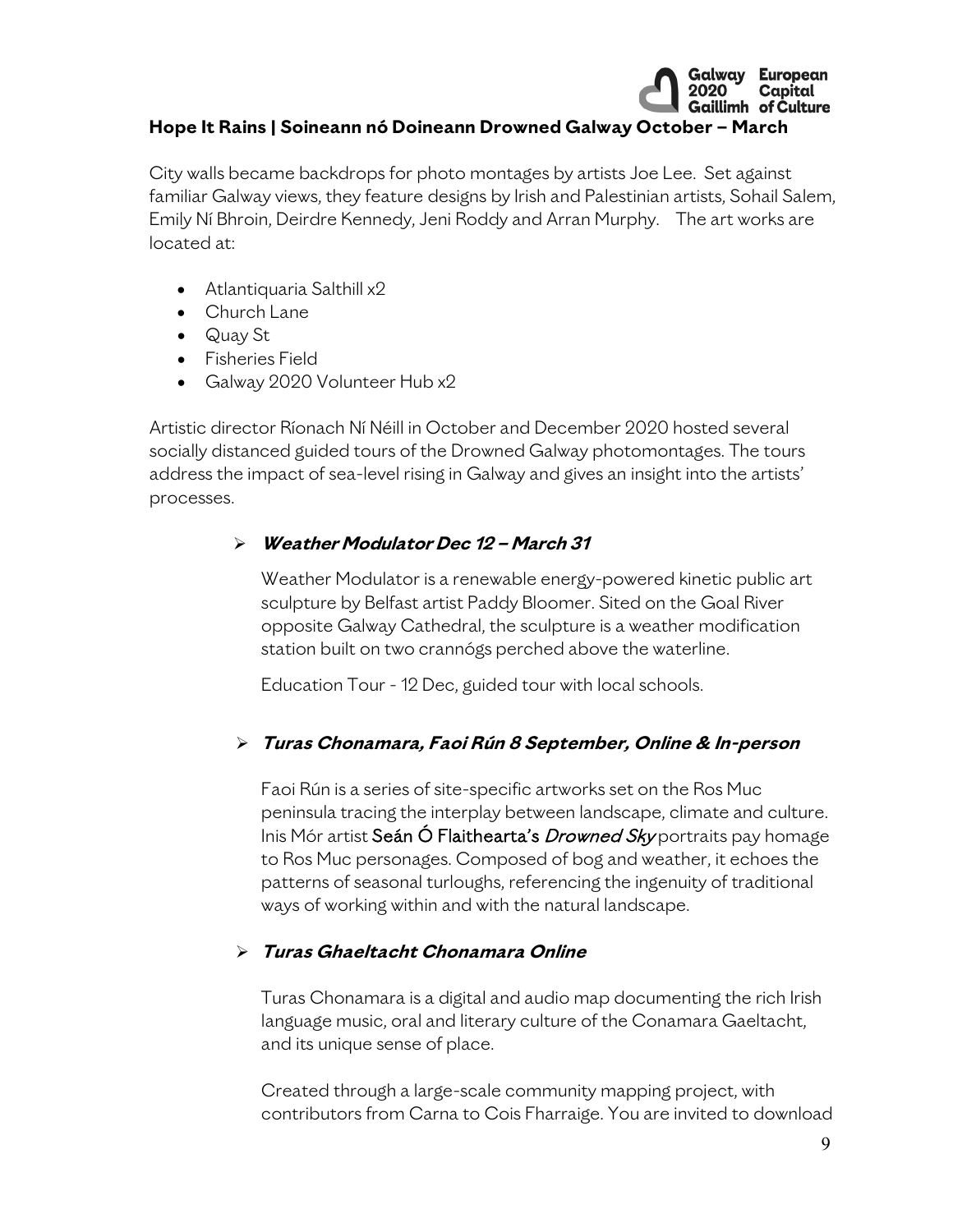

the map – listen to local voices sharing hidden treasures, and discover places through the stories, songs and music. The map is in Irish, the language of the Gaeltacht community, with French and English translations.

#### **InterAction-Final Performance (The Stars in Winter, John Rogers)**

**The Stars in Winter** is set sometime in the future. The world is at peace. Disease, hunger, poverty and violence are all practically consigned to history. Humans share a symbiotic existence with a host of artificial intelligent entities. One human, Conn, works in collaboration with the AI Ishtar on a project that is part art, archaeology, identity study and theology. Ishtar's almost infinite processing capability allows them to use immensely powerful quantitative analysis tools to deep dive into ancient myth and narratives. Their goal is to discover the names for the planets and stars as used by the ancient Irish before the coming of Christianity. These names were never recorded in text and so have been lost to us all, until now.

The performance took place online on Nov 29, incorporating virtual reality and 360 camera work.

# **Deepest Shade of Green – POST December 9 – March 31**

**POST\_** by Deirdre O'Mahony as part of **The Deepest Shade of Green**, an Arts and Health programme.

**POST\_** is a newly commissioned audio-based artwork by acclaimed Irish artist Deirdre O'Mahony designed to allow hospital patients, staff, and the wider public to imaginatively visit familiar parts of the West of Ireland. Unfolding a portrait of aspects of rural life, it explores the healing power of being in nature and the connection between place and practice.

Combining a scripted voiceover and ambient recordings made in regions served by Saolta University Health Care Group, **POST \_**is an audio artwork and photography exhibition presented as an immersive journey through the social, cultural, and natural sounds of a year's passing. Interweaving evocative sounds of a place shaped by wind and sea, with sounds from the home, farm, mart, and match, the artwork draws attention to the relationships between people, animals, the land and the sea. Its seven 'chapters' are inspired by objects found in a former post office which the artist reopened as a public art project in County Clare. These take listeners from the rural post office, through the Western landscapes of coast, bog, and mountain, to the peaceful environs of the Holy Well.

Audio artwork will be available online at [saoltaarts.com](http://www.saoltaarts.com/) from 9 November 2020 accompanied by an exhibition of photographs across Saolta's seven hospitals,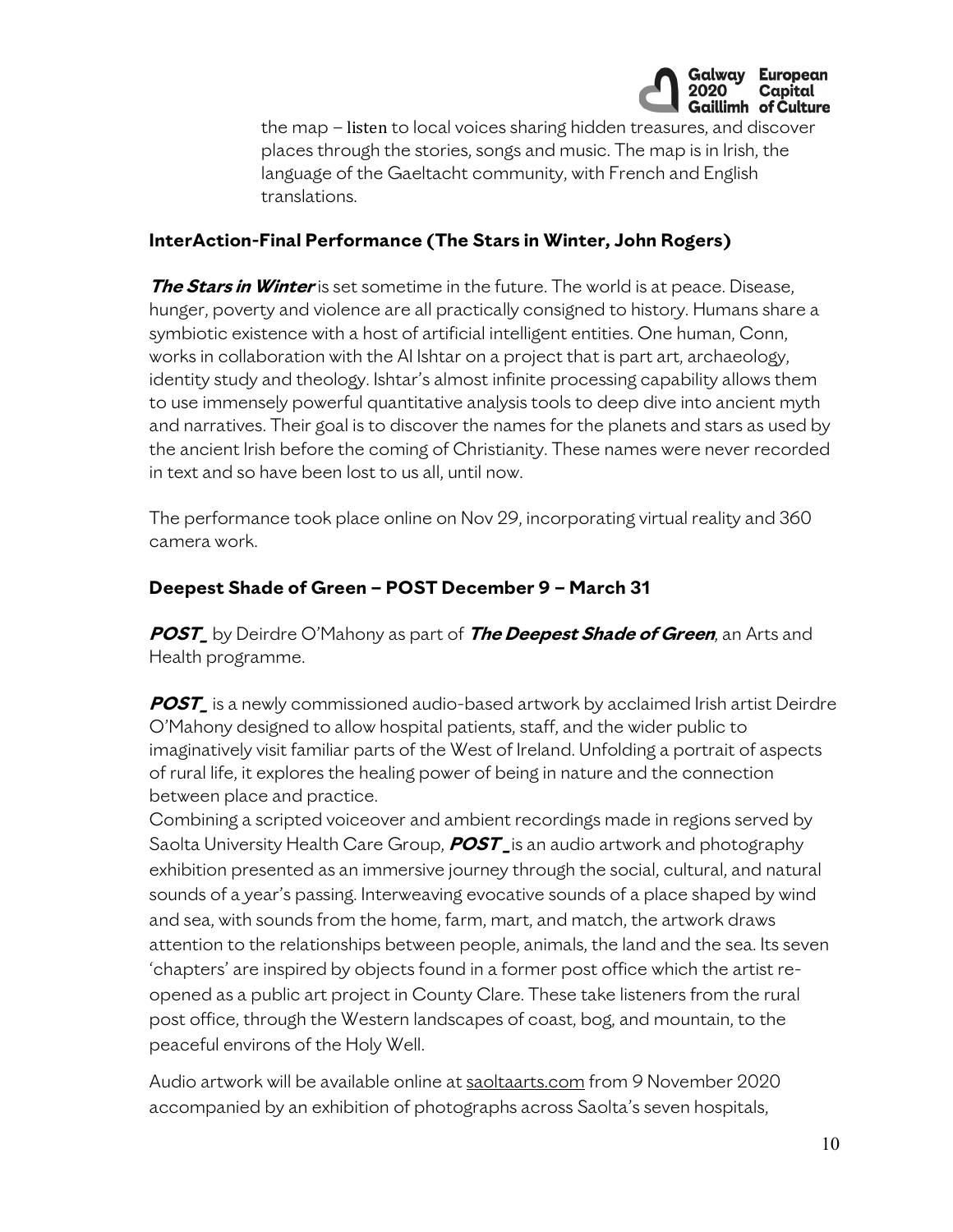

documenting the artist's process (access subject to hospital restrictions).

#### **Music For Galway, AbendMusik Resounding Landscape**

- Resurgam | Irish Baroque Orchestra | Peter Whelan, director
- Henry Purcell Welcome to all the pleasures
- Rhona Clarke O Vis Aeternitatis (premiere)
- George Frederic Handel Dixit Dominus

Purcell's ode is the first of several he wrote in honour of the Roman martyr, and the themes it celebrates are the inspiration for the programme's new work, Rhona Clarke's setting of Hildegard's extraordinary O vis aeternitatis, a celebration of the divinity of the created order. Handel's jubilant psalm Dixit Dominus concludes the programme.

This concert was live streamed on Sunday 22 November, after which the recording was available to watch until 7pm on Thursday 26th November.

# **The Stinging Fly-Galway 2020 Issue**

The Stinging Fly is celebrating Galway's designation as a 2020 European Capital of Culture with a special issue that will explore, among other things, Galway's identity as an Irish and European city. With a line-up of over 40 Galway contributors that includes Galway natives tackling notions of home, and writers from further afield inspired by the pull of city and county, the issue reflects on the mundane and the mystical, the self and society, what connects us, and what flings us apart: all human life, as one will happily find streets of Galway on any given day.

The issue was published in November 2020, with additional stories to be published on The Stinging Fly website between November 2020 and February 2021.The Stinging Fly will also host a series of online talks and readings during that time to coincide with the publication of the issue.

The issue is on sale in bookshops around Ireland including [Dubray,](https://www.dubraybooks.ie/THE-STINGING-FLY-ISSUE-43-VOLUME-TWO-WINTER-2020-21_9781906539856) [Kenny's](https://www.kennys.ie/bestsellers/bestsellers-fiction-literature/the-stinging-fly-galway-2020-edition-issue-43-volume-2-winter-2020-21) and Charlie [Byrne'](https://charliebyrne.ie/product/the-stinging-fly-issue-43-volume-two-winter-2020-21-the-galway-2020-editon/)s in Galway. It will also be for sale on The Stinging Fly website [www.stingingfly.org](https://stingingfly.org/product/winter-2020-21-the-galway-2020-edition/) Guest Editor: Lisa McInerney, Guest Poetry Editor: Elaine Feeney

# **Sea Tamagotchi**

Foclóir Farraige is a linguistic art project celebrating endangered maritime words and placenames in the coastal regions of Galway, Mayo, Sligo and Donegal.

Irish writer and television programme maker Manchán Magan roams the sea-roads and coastal trails of the Atlantic coast in the company of local folklorists, fishermen and linguists, seeking and collecting forgotten placenames and words, gathered into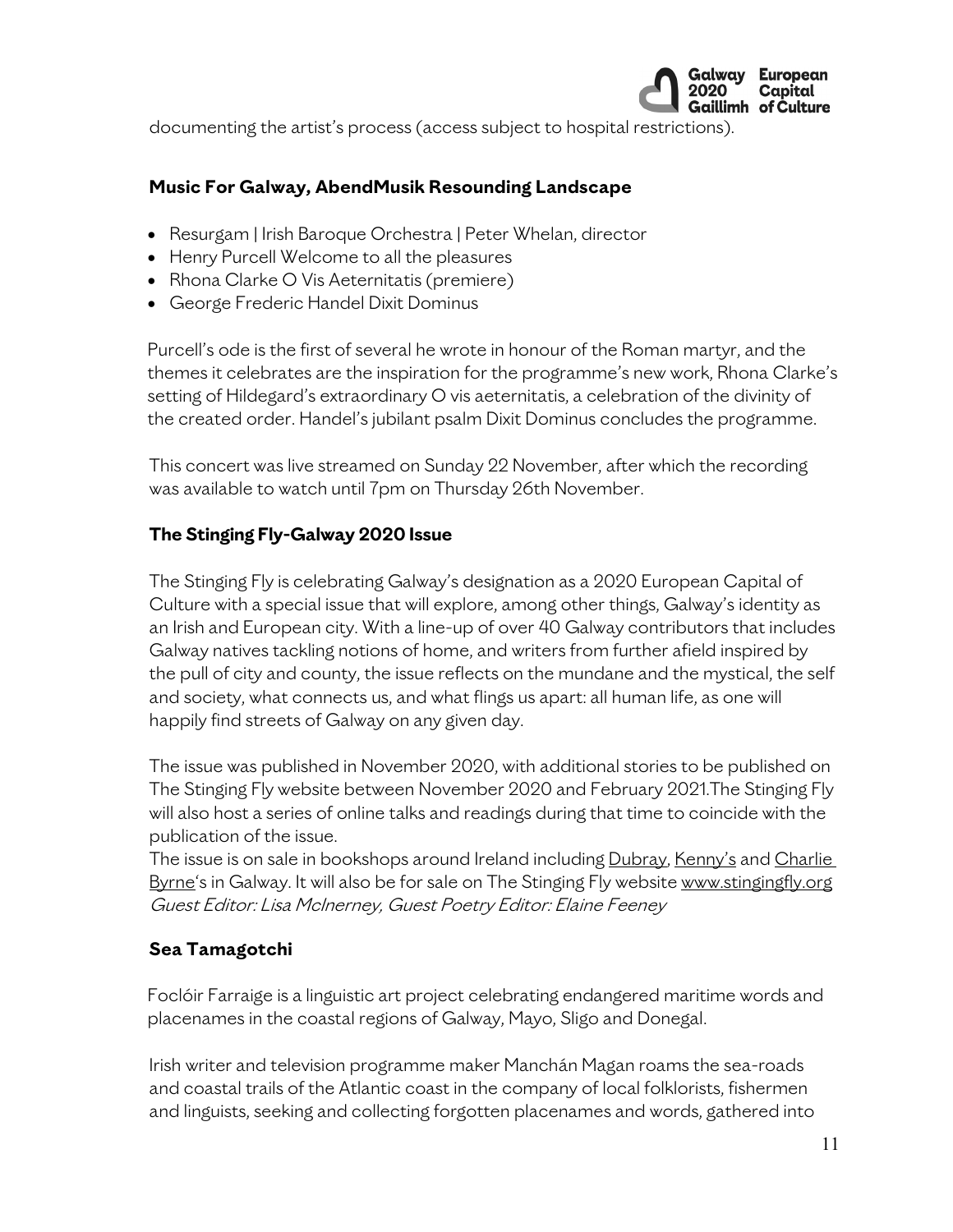

individual sound files and finally dispersed among the public online and in print.

In the tradition of the Tamagotchi (a handheld digital pet), you are invited to keep these words alive, nurturing them in the routine of their daily lives.

The project saw the publication of words via social media, a series of podcasts, website and a beautiful publication.

# **Livefeed**

Since January 2019 Livefeed has worked with young people in Gort, Kinvara, Headford, Tuam, Loughrea and Galway city to co-produce live music events in safe, alcohol-free environments. The project provides new opportunities for young people to perform and enjoy live music and empowers participants to pursue interests in song writing, performance, audio production, sound engineering and music photography through workshops, mentorship and hands-on experience at events.

Due to COVID-19 Livefeed has switched to online engagement and concerts. November saw the project broadcast a very successful livestreamed Open Mic event with young musicians from all over Galway performing live from their homes. In December, the project recorded a Livefeed Christmas Special which was recorded in Nun's Island Theatre and broadcast on 23<sup>rd</sup> December, again showcasing and providing rare performance opportunities for local young musicians.

# **EYE on the Edge**

The EYE on the Edge will deliver a new festival created and curated by young people. The project is partnership between Galway 2020, the European Parliament and youth agencies and fuses politics and culture through a programme of debates, workshops, artistic performances and exhibitions.

Q4 of 2020 saw the project reconsolidate its working groups and delivery plans. The European Parliament reconfirmed their commitment to the project with grant funding and the youth programming group, made up of young people, commenced meeting weekly to progress the

development of the festival programme which will be presented online in March.

# **3.2 Schools Programme**

Galway 2020 remains committed to working with schools. We are working closely with the PDST (Professional Development Service for Teachers), GRETB (Galway and Roscommon Education and Training Board) and individual schools on the delivery of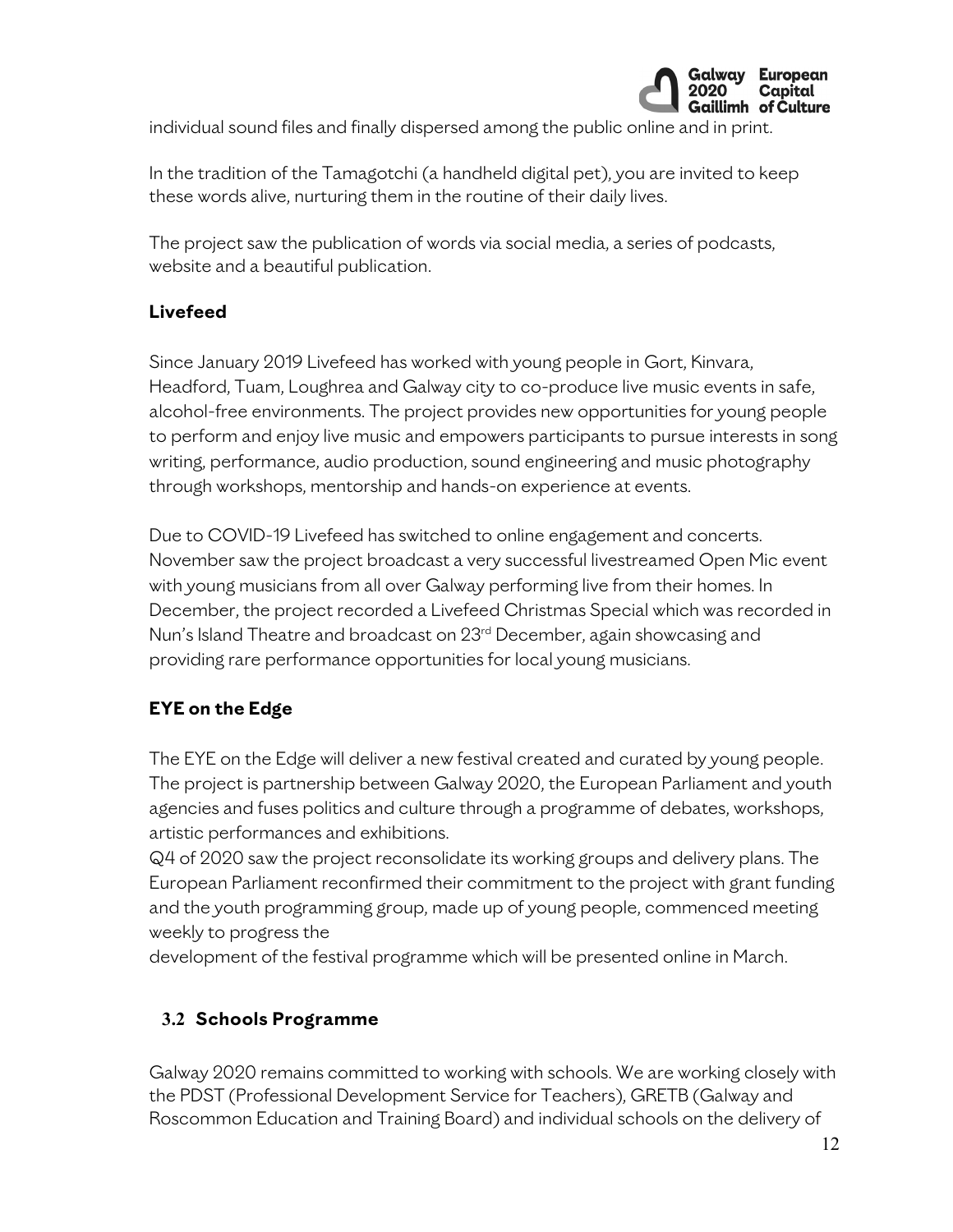

our schools' programme. Given the restrictions in schools, many of our projects have been revised. The following are the confirmed schools projects;

# **DruidGregory- Primary Level (Lady Gregory Focus)**

Druid have developed an education programme for the first time. The resources created as part of the below will be uploaded to a new Education Page on druid.ie and available there for free download.

The school's resources include;

- 6 x single-page Activity Sheets about Lady Gregory will be created for 3 distinct levels (Junior, Intermediate, Senior). These will have some fun exercises such as crosswords, wordsearches etc. plus an opportunity for further engagement by submitting some creative writing responses.
- 2 x Videos aimed at Primary:
	- o Who is Lady Gregory?
	- o Actors from the DruidGregory company reading out some of the responses submitted as part of the further engagement exercises.
- A bespoke Lady Gregory bookmark sent out to all primary school children in Galway.
- Teacher Resource Pack

#### **Druid-Secondary Level (Tom Murphy Focus)**

- 3 x secondary schools' performances of On the Outside booked in (Kinvara, Glenamaddy, Tuam) and a possible further 3 with discussion ongoing. These performances included post-show discussion with key members of the acting company.
- Education Pack aimed at TY-level about the play and the cultural context.

#### **Virtually Here - Teacher training from the Immersive Classroom Project**

In partnership with the PDST Galway2020 will now deliver an online teacher training module in the world of AR and VR. Two artists JoJo Hynes and Jennifer Cunningham will pilot the work in 6 primary schools in partnership with CISCO and PDST.

#### **To the Island**

In partnership with the Mobile Library Service, To the Island will be gifted to every child starting school in Galway throughout the year.

Galway 2020 have commissioned artist Anna Mullarkey to create music to accompany the book and both Anna and Patricia Forde, author of the book, will tour to a number of schools via the library service for readings and performances.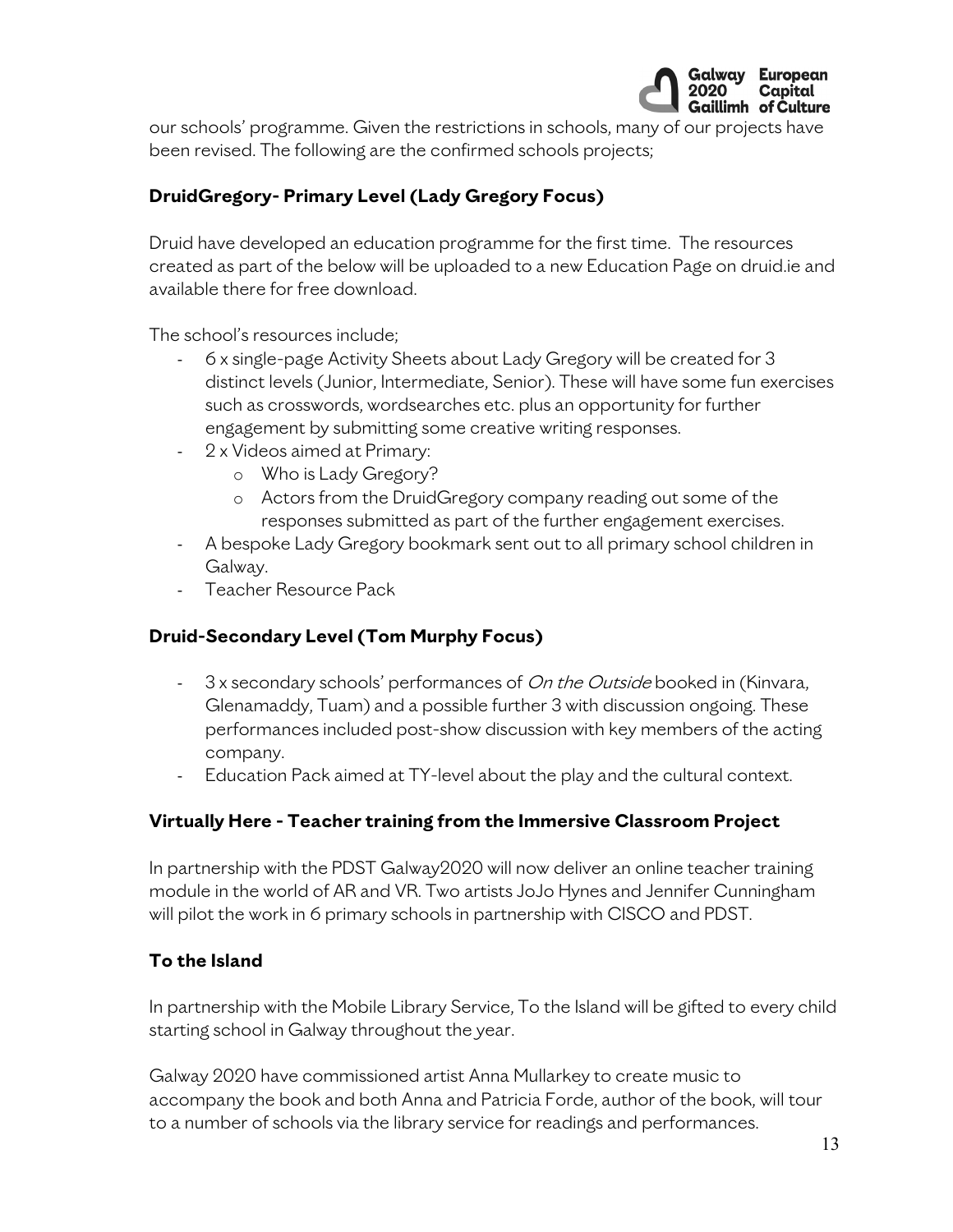

#### **Symphonic Schools**

Symphonic Waves will continue the Symphonic Schools project in both Tuam and Ballinasloe with a focus on brass and woodwind.

#### **Monument-Schools**

Galway City Museum developed a school's programme as part of Monument and this includes;

- School to attend the exhibition
- Teachers' Resource Pack
- Touring Exhibition to Schools in the City

# **3.3 Small Towns Big Ideas**

Q4 saw a number of Small Towns Big Ideas projects deliver successful events including both in-person and online events, exhibitions, and workshops. The Level 5 restrictions in October and November did impact the activities and timelines of a number of projects but overall, the Small Towns Big Ideas programme remained strong demonstrating the resilience, capacity, and commitment from local communities to reconfigure and deliver their projects. The following Small Towns Big Ideas projects were delivered in full or delivered elements of their project during Q4:

| Project                              | Location    |                                                                                                                                                                                                                                                                                                                                         |
|--------------------------------------|-------------|-----------------------------------------------------------------------------------------------------------------------------------------------------------------------------------------------------------------------------------------------------------------------------------------------------------------------------------------|
| <b>Make A Joyful</b><br><b>Noise</b> | Athenry     | Outdoor street theatre performances by Gliondar Arts<br>Group brought to housing estates in Athenry.                                                                                                                                                                                                                                    |
| Hearth of<br><b>Winter</b>           | Galway City | The 2nd of 3 special woodland events was hosted on 20th<br>December. In the week leading up to the 20th the project<br>facilitated school visits to the woods to hang home-made<br>bird feeders and then on the 20th December the project<br>created a Christmas lights installation and livestreamed a<br>classical music performance. |
| <b>The Space</b><br><b>Between</b>   | Headford    | Headford Lace Project hosted this international<br>lacemakers exhibition in October. A self-guided exhibition<br>presented in shop windows throughout Headford town.                                                                                                                                                                    |
| <b>Home Truths</b>                   | Galway City | Project focusing on raising awareness around domestic<br>violence and abuse and included a social media campaign,<br>a mixed media exhibition hosted in a pop-up gallery space,<br>and an online panel discussion with artists and policy<br>makers.                                                                                    |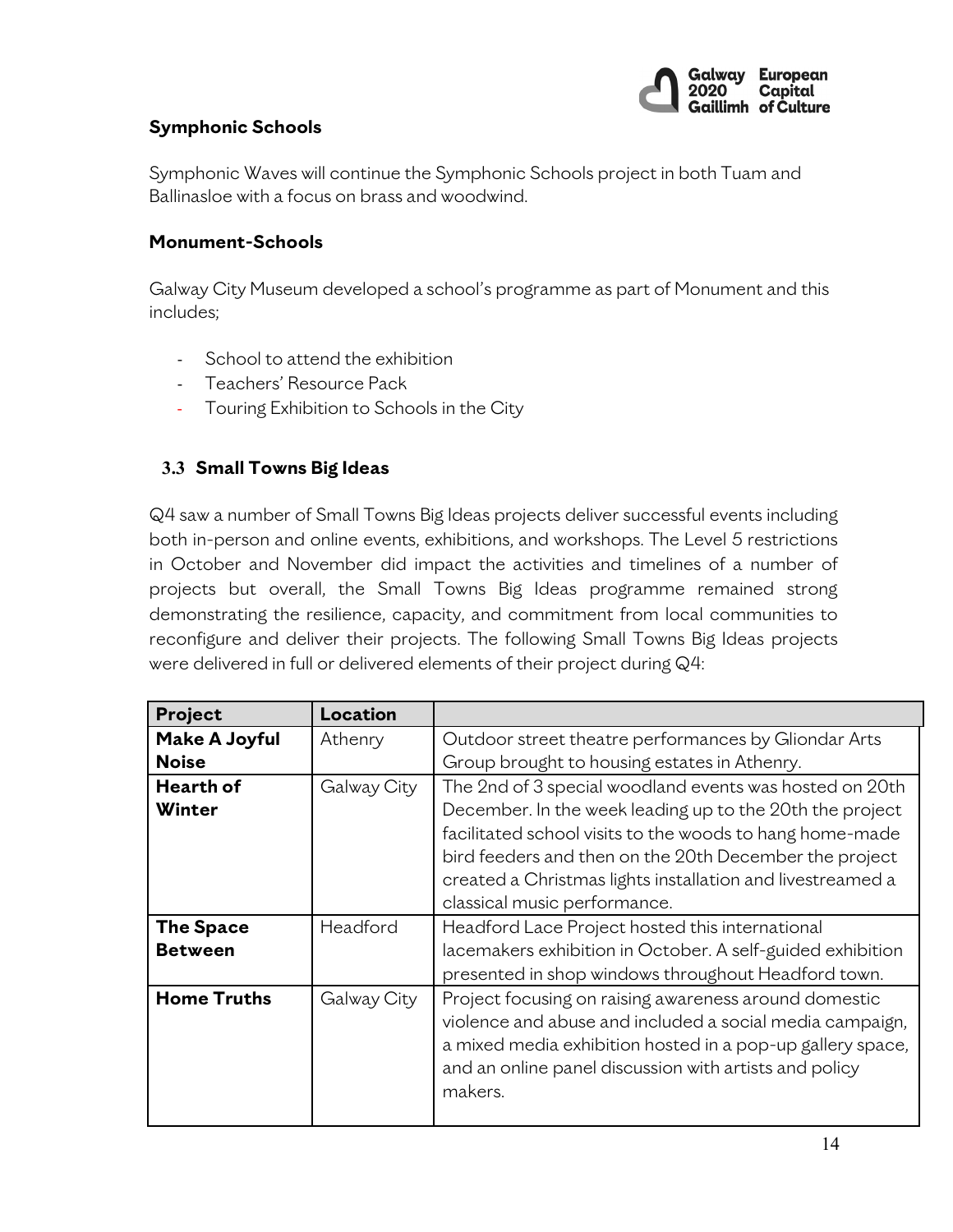

| <b>Circuit Arts</b> | Galway City | Produced by 126 Artist Run Gallery, the Circuit Arts                                                              |  |
|---------------------|-------------|-------------------------------------------------------------------------------------------------------------------|--|
| <b>Festival</b>     |             | Festival hosted a weeklong visual arts exhibition of young                                                        |  |
|                     |             | Irish artists in a pop-up gallery space in Galway city centre.                                                    |  |
| <b>Cultural</b>     | Clifden     | Project celebrating the unique cultural connections                                                               |  |
| <b>Horizons</b>     |             | between Clifden and Mexico presented a number of self-<br>guided art exhibitions in shop windows in Clifden and a |  |
|                     |             | candlelight installation in Clifden cemetery to mark the                                                          |  |
|                     |             | Winter Solstice.                                                                                                  |  |

# **3.4 Galway 2020 Regional Programme**

In addition to the Bid Book projects, the continued support of Irish Public Bodies Insurances for the Galway 2020 Participation Grant scheme, will give local authorities the opportunity to be affiliated with our programme through the engagement of local artists in the development of new events in their areas.

Many of the regional projects are partnered with artists or projects from the Galway 2020 programme. This has been a wonderful collaboration between the local authorities' arts services and wider teams. The programme is facilitated through Galway City Council in partnership with Galway 2020.

Many of these projects have now been revised and will move online.

There are now 9 regional projects confirmed in partnership with the following local authorities;

- **Clare County Council**
- **Roscommon County Council**
- **Cork County Council**
- **Offaly County Council**
- **Tipperary County Council**
- **Waterford County Council**
- **Dublin City Council**
- **E** Limerick City Council

# **3.5 Wavemakers Volunteer Programme**

There are currently 355 Wavemakers from 45 nationalities who have confirmed they wish to continue volunteering with Galway 2020 and 57 who have asked to be kept on hold.

The Wave Makers assisted with Covid-19 social distancing measures compliance at the popular St. Nicholas market on Saturdays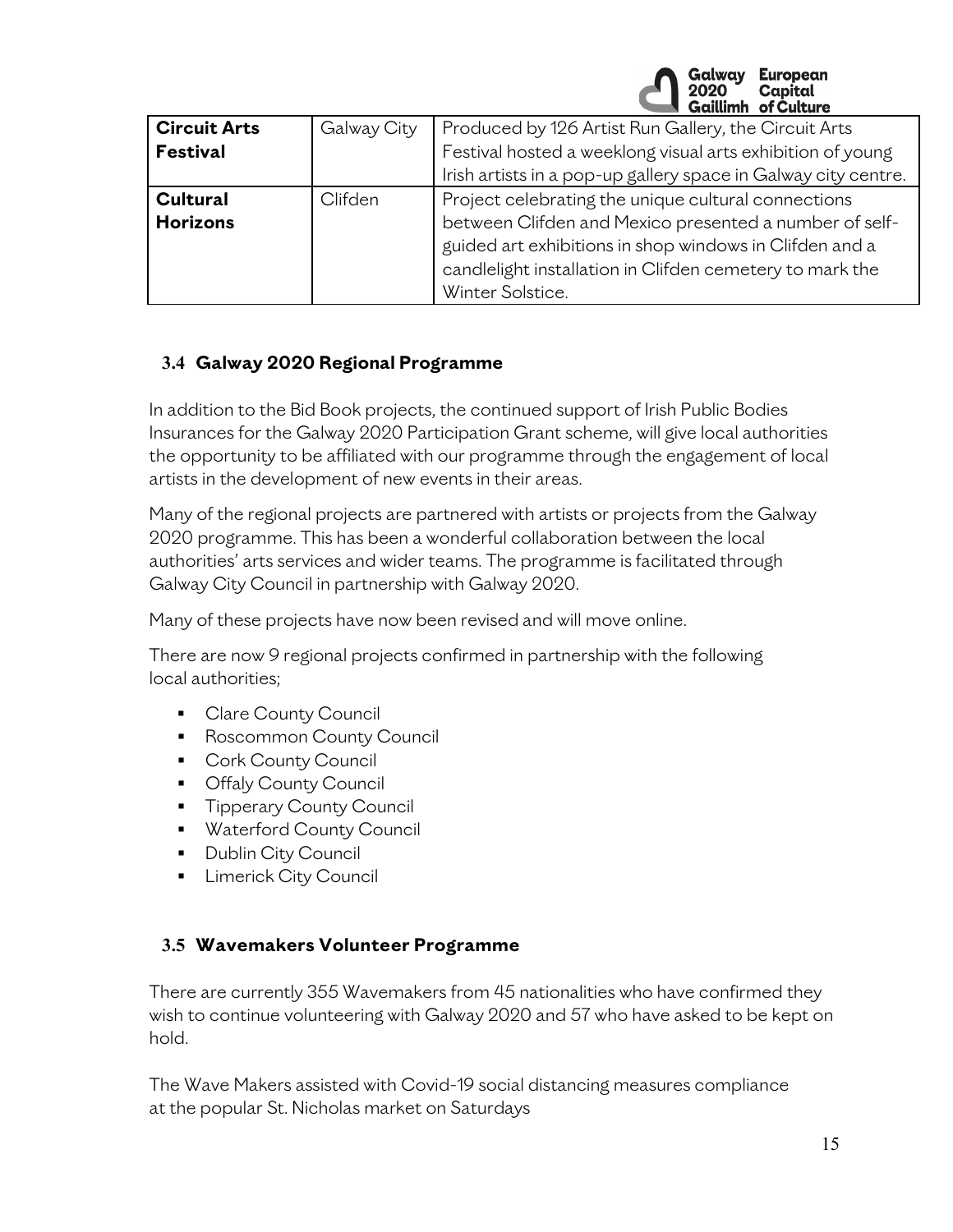

Galway 2020 marked International Day of Older People on 1st October by teaming up with Festival In A Van for its first outing. Festival In A Van is a response to the current COVID-19 environment and provides safe, pop-up artistic performances brought directly to local communities. Wavemakers assisted in two locations.

One Wave Maker helped with the set-up of the Headford Lace Small Towns Big Ideas Project 'The Space Between from October 10th to 18th.

Wavemakers engaged in letter writing to residents of 3 nursing homes ,2 in the city and one in the Gaeltacht during level 5 Covid 19 restrictions in October. As a result of this activity, we have received thank you cards from nursing homes and the general feedback has been extremely positive.

A 'Be a language teacher for a day' initiative was held whereby different Wave Makers who come from other countries created an online language class online for other interested Wave Makers thus celebrating the 'language' them of Galway 2020 and our diversity.

Wave Makers volunteered at the 'Home Truth' exhibition, Small Towns Big Ideas Project, in the Cornstore from 25<sup>th</sup> November to 11<sup>th</sup> December.

On 5<sup>th</sup> December, we celebrated International Volunteer Day by organising a beach clean-up and by being part of a virtual quiz organised by the ECOC Volunteer Coordinator Network. Volunteers from previous, current, and future ECOC participated and the winner was one of the Galway 2020 Wave Makers. We plan to continue with the virtual quizzes a part of our virtual ECOC volunteer exchanges, until it is possible to have some exchanges in person.

The Wave Makers had been nominated as part of Volunteer Ireland Awards. We did not win however we received a nice acknowledgement from the VI team.

The Monument exhibition in the Galway City Museum reopened in December and our Wave Makers who started volunteering at the exhibition last September, resumed their shifts. They volunteered until the 23<sup>rd</sup> of December.

The Wave Makers Hub re-opened in December after a period of closure due to Covid-19 restrictions and hosted the Galway Cartoon Festival exhibition until 15th December, with Wave Makers invigilating at it. The Galway Cartoon Festival had commenced in October but was postponed due to Covid-19 restrictions.

Wave Makers engaged with different volunteer roles in the following STBI projects over the month of December: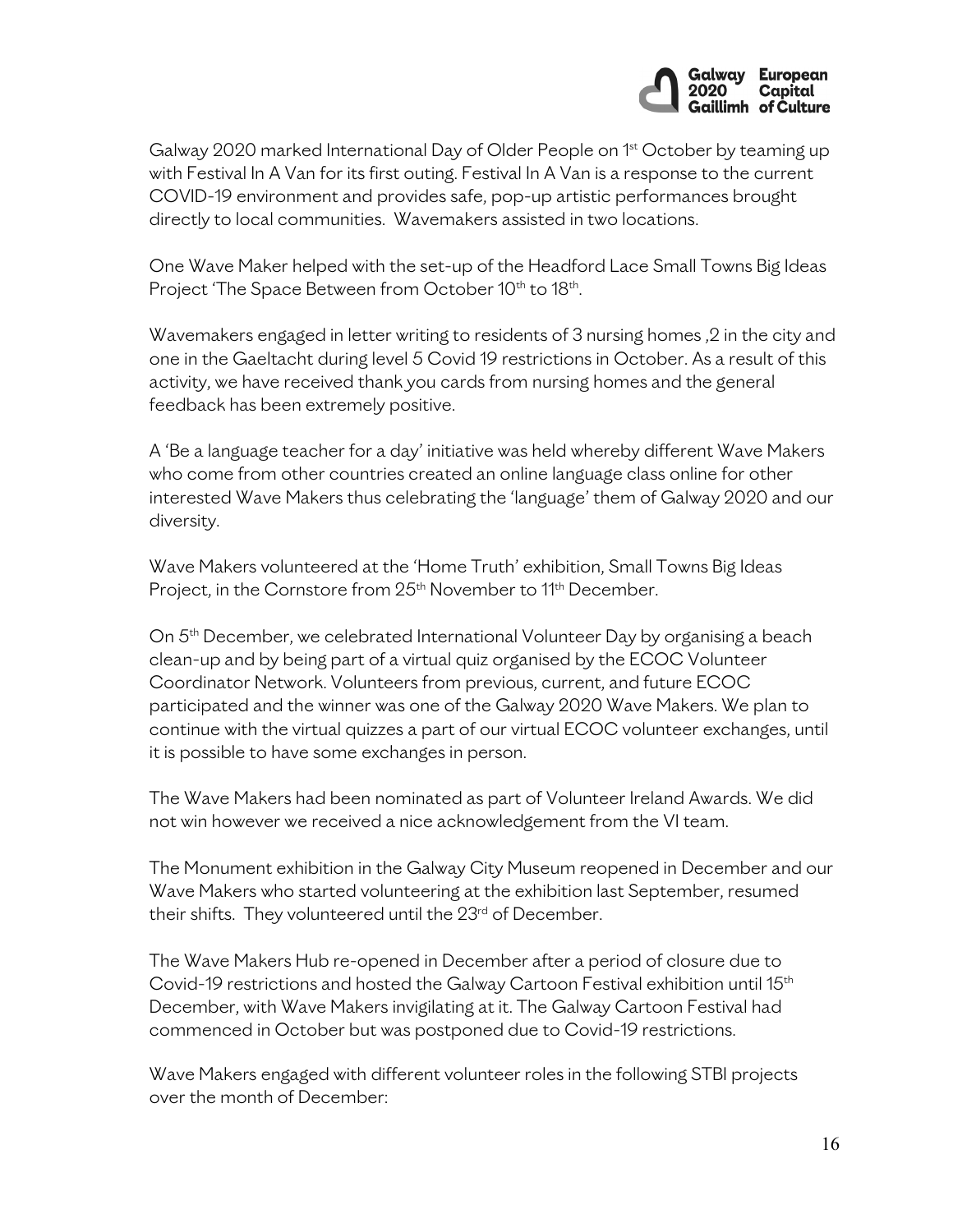

- Circuit  $2020$  (14<sup>th</sup> to  $20<sup>th</sup>$  December, The Cornstore)
- Cultural Horizons (20<sup>th</sup> December, Clifden)
- Heart of Merlin Woods (20<sup>th</sup> December, Merlin Woods)

Two Wave Makers have been actively involved in the Christmas Tree project by City Council in association with Galway City Partnership. They have represented the Wave Makers and shared the groups and Galway 2020's vision which has been added to the artwork on display on one of the Christmas trees in the Eyre Square Shopping Centre.

# **3.6 International Relations**

International Relations continue to be important and there is a strong European dimension embedded in many projects across the programme and across the wider project. Throughout the lockdown period Galway 2020 has continued to engage and work closely with the international embassies and cultural institution based in Ireland, including British Council, Embassy of France in Ireland, Institut Francais, Event Scotland, The Finnish Institute and the Goethe-Institut to explore future co-programming and collaborations opportunities in light of restricted artist mobility and other challenges brought about due to COVID-19.

We are particularly keen to ensure progression pathways for our artists and cultural partners post COVID 19 and have started conversations with other bidding cities and ECoC's.

# **3.6.1 The French Embassy**

Work commenced with the Institute Francais to host the Night of Ideas in February 2021 at Palas. This will be an online event.

Together with TULCA Galway 2020 are programming 3 French Artists next year as part of the Galway 2020 Unselfing /TULCA programme. This is being funded by the Institue Francais

# **3.6.2** "**To Be Irish**"**- Department of Foreign Affairs Christmas Project**

We have partnered with the DFA to promote Galway 2020 to our diaspora. A number of Galway 2020 projects featured on the To Be Irish site from 21<sup>st</sup>-31<sup>st</sup> December. This was promoted by the DFA and the Irish Embassies across the world.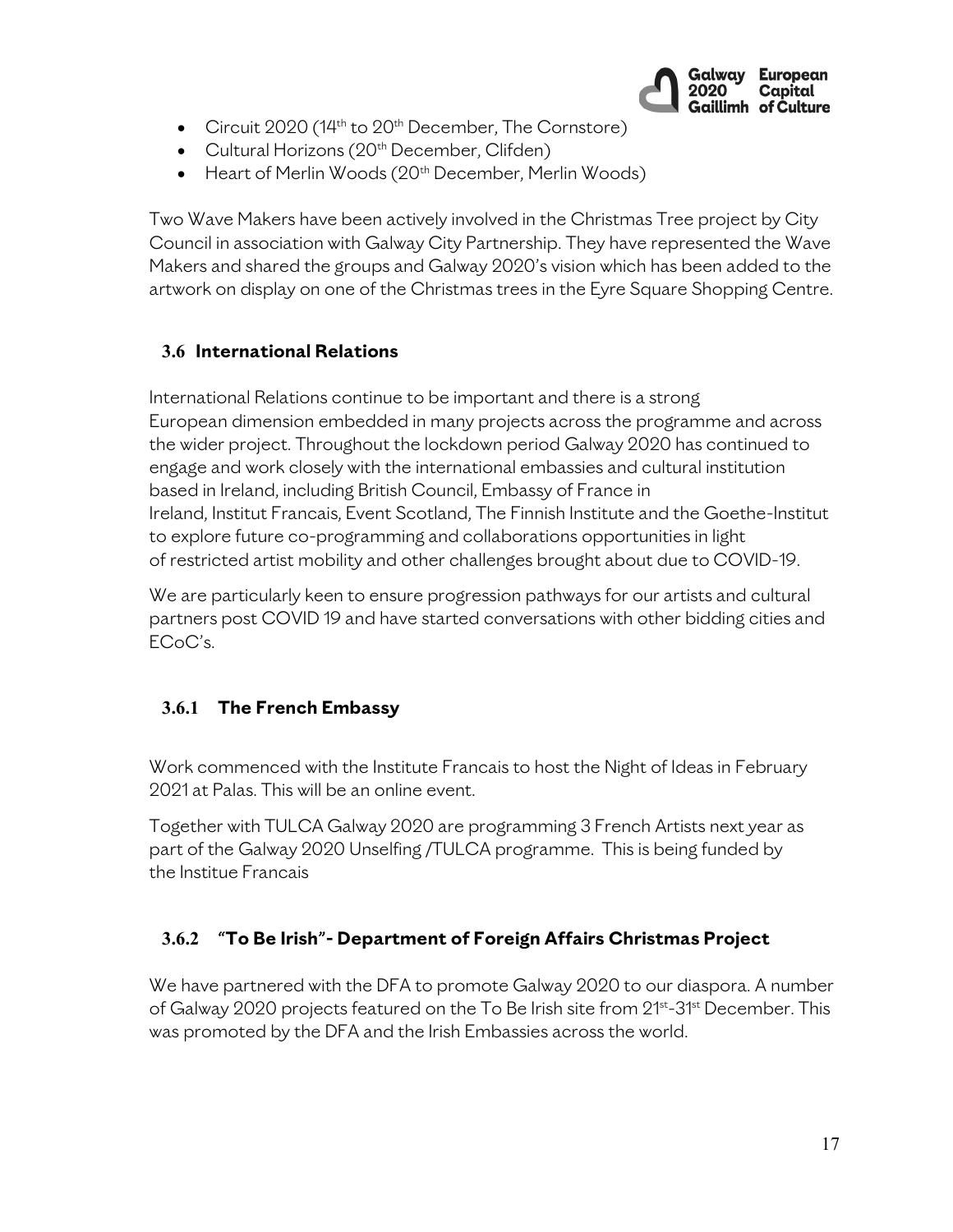

#### **3.6.3 European Week of Regions**

Galway 2020 along with Matera 2019 and Rijeka 2020 were selected to participate in the European Week of Regions in October 2020.

## **3.7 Galway 2020 Links to The Galway Cultural Strategy 2016-2025**

|                | <b>Cultural Strategy Strategic Aim</b> | Galway 2020 Project                |
|----------------|----------------------------------------|------------------------------------|
|                | Access and Cultural Rights             | Small Towns Big Ideas/Legacy       |
| $\overline{2}$ | Cultural Heritage                      | Small Towns Big Ideas/Legacy       |
| 3              | Culture Education and Excellence       | Symphonic Waves/Legacy             |
| 4              | Culture Environment and Place          | Hope It Rains/Legacy               |
|                |                                        | John Gerard-GIAF Mirror Pavilion   |
| 5              | Culture Economy                        | Galway 2020 audit of venues/Legacy |
| 6              | Culture, Health and Wellbeing          | Wires Crossed/Legacy               |
|                | Culture Information and Knowledge      | The Digital Components of our      |
|                |                                        | projects/Legacy                    |

#### **4. Audience Development Update**

Audience development continues to be an ongoing process since 2019. Galway 2020 continue to support cultural partners to expand and grow their audience numbers both nationally and internationally.

As a result of the global pandemic, cultural partners have been required to pivot, and in the most part adapting their planned work and performances for online distribution. Therefore, as a result of this revised content distribution strategy, audience growth for cultural partners has predominately been seen online, within content distribution or streaming platforms and social channels.

# **5. Monitoring and Evaluation Programme**

The Audience Agency (TAA) continue to work with Galway 2020 and our cultural partners providing workshops and training in order to build capacity and develop a competency locally which will support these cultural organisations post the European Capital of Culture to understand and expand their audience base and secure funding through the provision of quantifiable data.

The collection of data process has now commenced. End of Project Evaluations are being completed with all cultural partners as they come to the end of their programme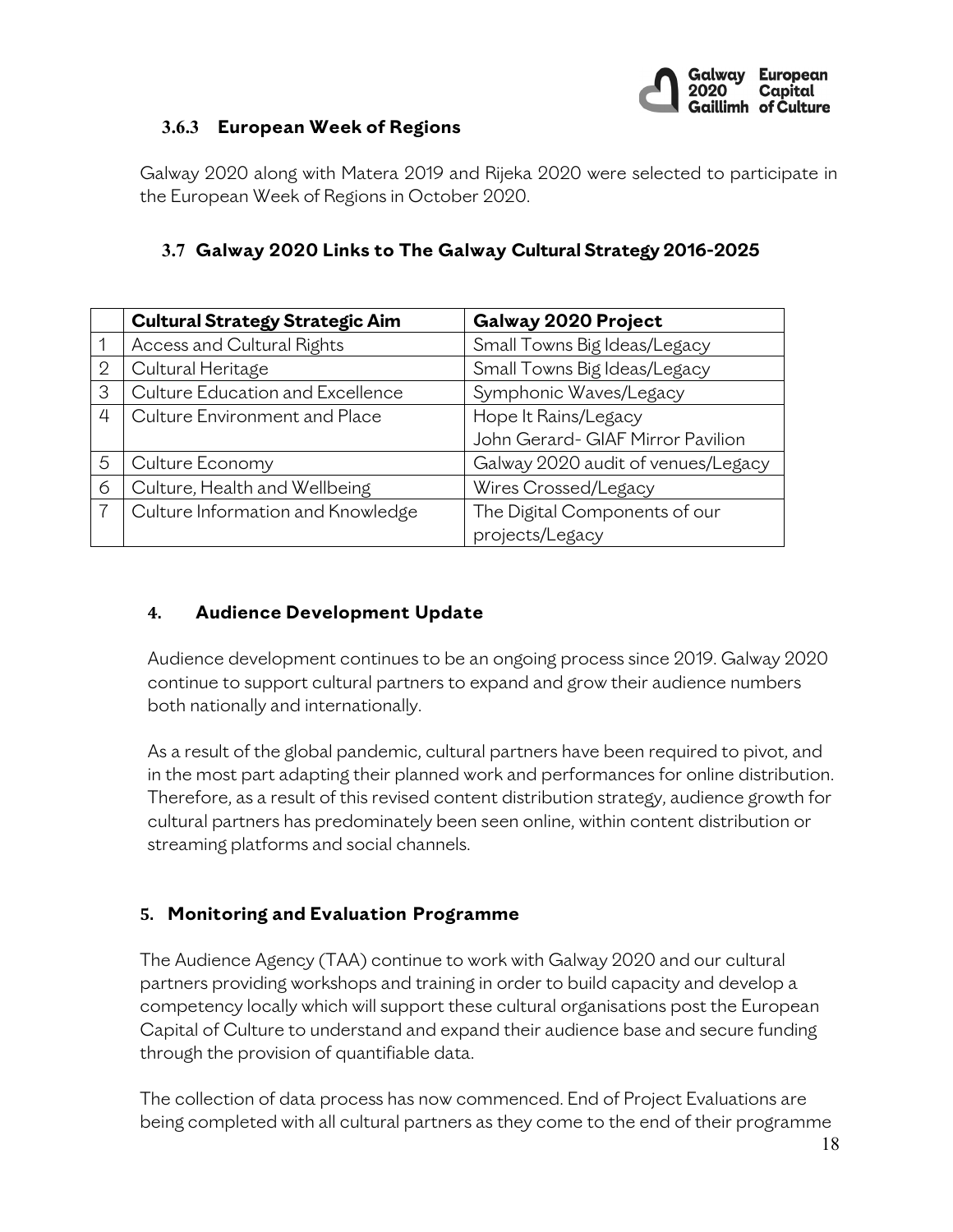

delivery. In parallel surveys have taken place with various stakeholder groups, including Wave Makers, audiences and general public, the data from these surveys will form part of the evaluation.

TAA are currently in the process of the recruitment process to establish the longitudinal panel. This panel will aim to form a representative sample of the population of Galway residents, and over the coming 12 months TAA will survey this panel to gather their thoughts and experiences in relation to their European Capital of Culture, Galway 2020 experiences.

The next key milestones in the monitoring and evaluation process are finalization of the interim reporting on Galway 2020 due by February/ March 2021, and the final monitoring and evaluation report on Galway 2020 due to be delivered to the European Commission by November 2021.

#### **6. Government Relations**

Galway 2020 continues to have strong political support nationally. The Programme Delivery Agreement contains specific quarterly reporting requirements and quarterly independent accountants review requirements. An Independent Accountants Report was submitted in relation to the period Q4 2020.